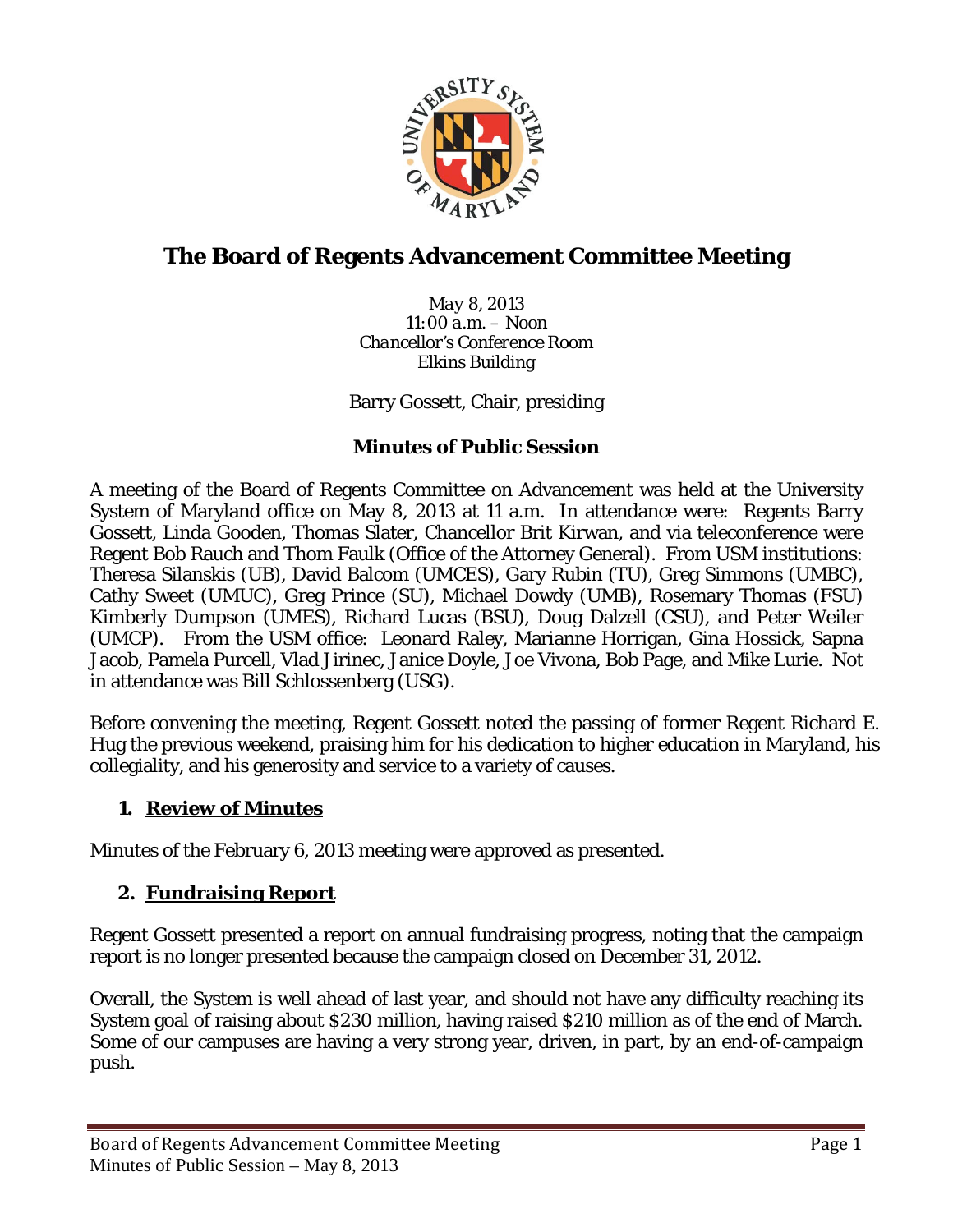Vice Presidents reported on several significant gifts, including the \$8 million gift commitment from the Guerrieri family to name the new Academic Commons at Salisbury University; an in-kind gift to Bowie State from the Lockheed Martin/Verizon Education Innovation Initiative valued at more than \$3 million; a \$300,000 planned gift from a longtime Frostburg library staff member; and \$600,000 raised at UMUC's Cyber Security Gala.

### **3. Quasi-Endowment Legislation Update**

The group discussed passage of Senate Bill 431 that will allow the Board of Regents to maintain and manage quasi endowment funds. These funds –an anticipated \$50 million – will be invested with the System's already existing Common Trust Fund through the University System of Maryland Foundation. Earning from this quasi-endowment should produce \$2 million or more in income to support advancement.

Vice Chancellor Joseph Vivona discussed the goals of this initiative, which are to support the building of fundraising in general and endowment in particular at all institutions and to encourage each institution to invest its own resources into fundraising operations. A group of Regents representing the Budget and Finance and the Advancement committees, as well as USM staff, will be working out the parameters of this program in the months to come. Vice Chancellor Vivona noted that it will take time to realize and distribute earnings from this investment; he will explore the possibility of providing seed funds as an interim step to jumpstart this effort.

# **4. Dashboards**

Assistant Vice Chancellor Ben Passmore presented draft advancement dashboards to the group. A number of comments were raised. The issue was raised as to whether the use of green and red accurately portrayed gains made in programs over time, even if performance lags behind peers. Ben Passmore will develop some more nuanced indicators in response to this observation. The choice of certain peer groups was also questioned, and it was decided to use performance peers—and where available—aspirational peers in order to be consistent with other dashboard reports. If there are exceptions, a clear rationale will be provided. In addition to showing peer benchmarks, the revised report will also show institutional goals in relevant categories.

These dashboards will become an annual report measuring the System's programs in key areas – in particular endowment building and appropriate investment in advancement programs.

# **5. Gift Assessment Discussion**

The committee discussed the emergence of gift assessments as a means to provide suppport for development operations. Vice Chancellor Leonard Raley noted that recent surveys on this subject indicate that such assessments are becoming more common, and that some of our instituions, in particular the larger research campuses, could see significant revenue from assessments. Assessment rates range from 2% to some in the teens (most commonly at medical campuses.) Some questions were raised as to whether instituting gift assessments would make System institutions less competitive in the philanthropic marketplace. Some felt that there were few donors who would "shop" for their gifts among institutions to get a better